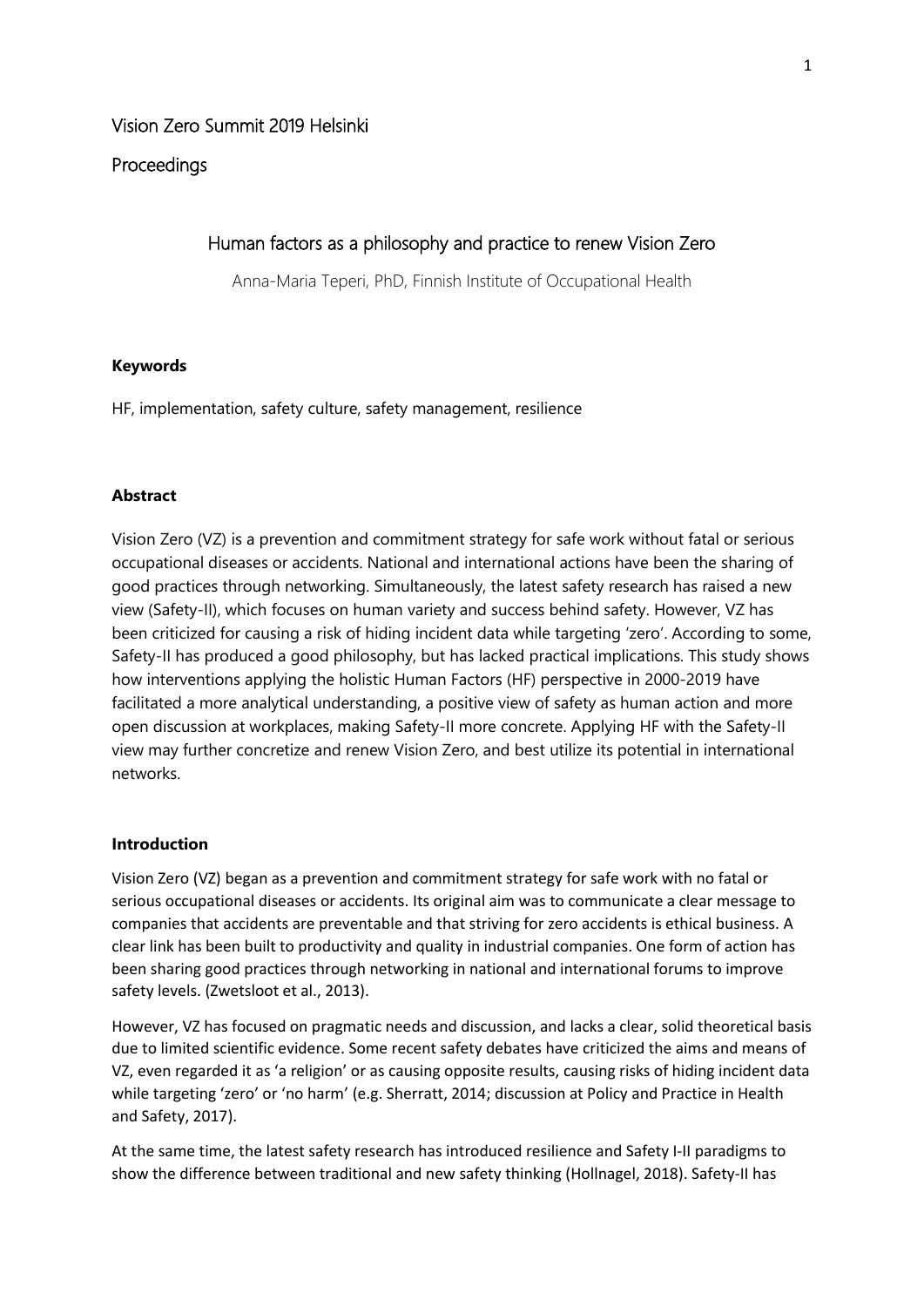pointed out the need to see issues working well, and to understand the human variability and limited resources behind safety cases. Its aim is to help individuals and organizations anticipate, cope, recover and learn from operations. In contrast, traditional safety thinking (Safety-I) has focused on calculating risks and finding technical issues or individual errors as reasons for accidents, leading to incorrect conclusions and narrow corrective actions, as well as a lack of commitment and motivation for safety management among operative personnel. For some time, Human Factors (HF), as a multi-scientific discipline, has aimed to support overall system performance, efficiency, safety and well-being among those working in systems. However, HF has also been defined as using narrow aspects and findings and fragmented results, concluding in individual- and error-based assumptions (Teperi et al, 2015; 2017; 2019). The new era of HF sees humans as a positive capacity in systems (Dekker, 2017). The move from the 'old to the new view' in HF (Dekker, 2017), as well as in safety management (Hollnagel, 2018), is summarized in Figure 1.



Teperi & Kannisto, 2018, based on Dekker, 2017, Hollnagel, 2018 | © FIOH www.ttl.fi

Figure 1. Evolving paradigms of safety management and HF perspective

The challenge is how to synthesize the 'original good purpose' of Vision Zero, to align it with the new view of 'human- and organizational-centred safety', and how to find concrete actions to realize the new safety view, utilizing Vision Zero's networking potential.

This study presents interventions which apply a holistic HF perspective with a theoretical framework and concrete tools in 2000–2019, aiming to focus on safety from the human side.

#### **Execution**

In safety critical fields, applying HF to safety management is mandatory. Industries also face increasing social-ethical pressure. Moreover, the new ISO 45001 demands more active implementation of human-centred actions at workplaces.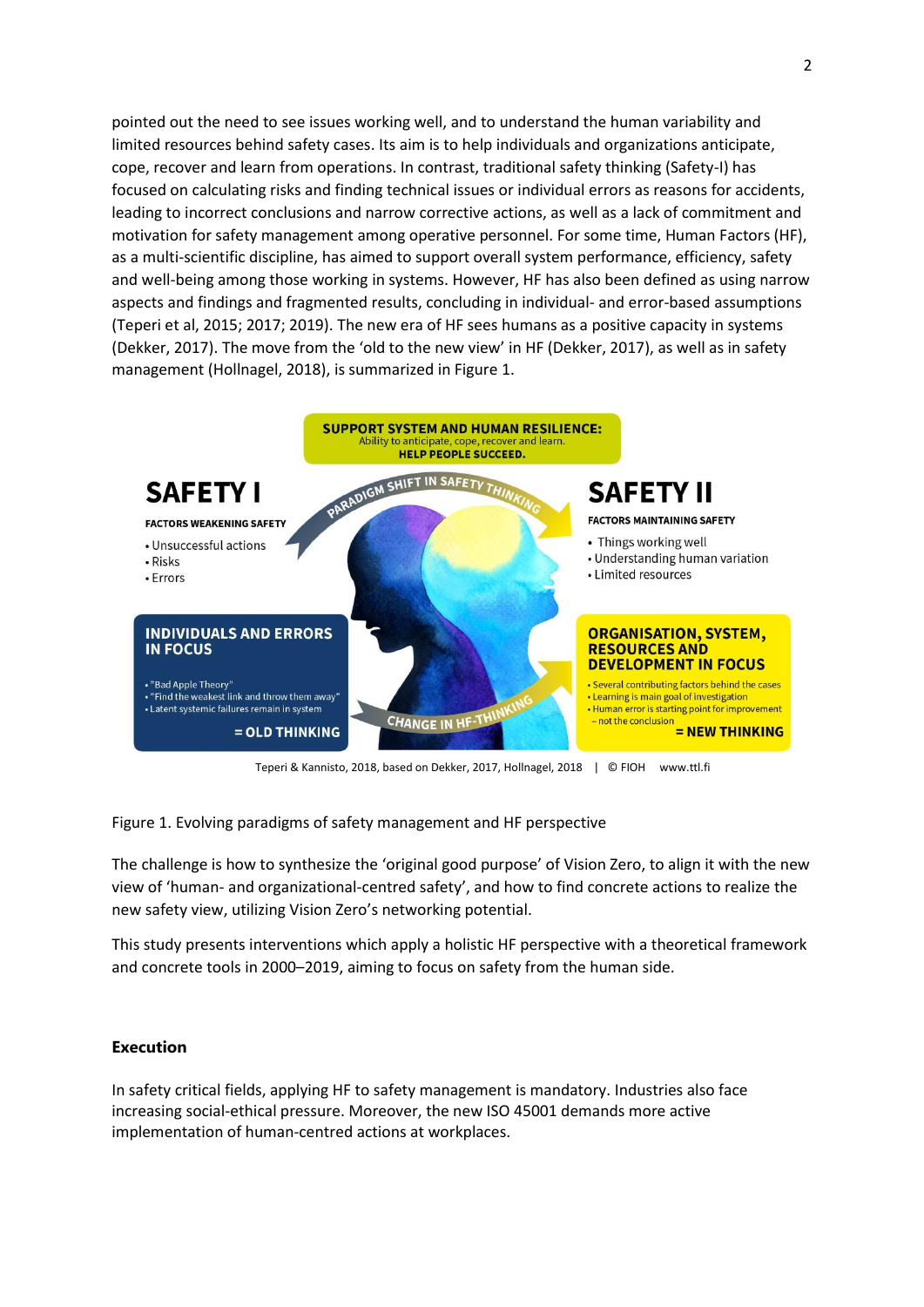The following case studies summarize interventions from 2000–2019 which are also based on the need to renew safety culture by better mastery of HF, i.e., to better understand the human performance behind operations and incidents. All the interventions used the HF Tool ™ framework and practical tools, originally designed in aviation (Teperi, 2012) and further modified in research and development interventions by FIOH (Teperi et al, 2017a,b; 2019). The tool consists of 4–5 levels: individual-, work-, group- and organizational level, as well as system level. The HF Tool™ provides toolkit to raise HF competence and awareness, and includes basic training, the HF trainers' program, introduction for top management, investigation tools and suggestions for corrective actions. For example, it uses a 'positive timeline' to focus on positive factors during the operations and incidents.

The interventions were research projects with a workplace development orientation. Table 1 summarizes the actions, material and methods.

| Table 1. Application of HF in safety management; research data and findings during last 18 years in |  |
|-----------------------------------------------------------------------------------------------------|--|
| safety critical fields.                                                                             |  |

| Field,<br>years                               | Air Traffic<br>Management<br>(ATM), 2000-<br>2012                                                                                                                                                                                                                     | Nuclear energy<br>industry,<br>2015-2018                                                                                                                                                                                           | Maritime<br>sector, 2016-<br>2017                                                                                                                                                                                                                                                                          | Aviation<br>maintenance,<br>2016-2017                                                                                                                                                                                                                                                        | Railway sector,<br>2015-2019                                                                                                                                                                                                                                                         | Construction<br>industry,<br>2017-2019                                                             |
|-----------------------------------------------|-----------------------------------------------------------------------------------------------------------------------------------------------------------------------------------------------------------------------------------------------------------------------|------------------------------------------------------------------------------------------------------------------------------------------------------------------------------------------------------------------------------------|------------------------------------------------------------------------------------------------------------------------------------------------------------------------------------------------------------------------------------------------------------------------------------------------------------|----------------------------------------------------------------------------------------------------------------------------------------------------------------------------------------------------------------------------------------------------------------------------------------------|--------------------------------------------------------------------------------------------------------------------------------------------------------------------------------------------------------------------------------------------------------------------------------------|----------------------------------------------------------------------------------------------------|
| Actions<br>and aims                           | Design of<br>original HF<br>tool.<br>Implementing<br>HF in SMS<br>(basic.<br>refresher and<br>trainers'<br>training,<br>incident<br>reporting and<br>investigation,<br>risk<br>assessment).<br>Participation of<br>all<br>organizational<br>levels in HF<br>tool use. | Modifying HF<br>tool for<br>nuclear energy<br>industry. Using<br>it to analyze<br>operational<br>experiences in<br>nuclear power<br>plants; training<br>safety experts.<br>Improving<br>mastery of HF<br>with concrete<br>toolkit. | Modifying HF<br>tool for<br>maritime.<br>Testing it with<br>seafarers,<br>safety experts<br>and managers<br>at workshops,<br>to assess and<br>develop<br>maritime<br>safety culture.<br>Participation of<br>partners from<br>different<br>positions in<br>maritime<br>system<br>(regulator,<br>companies). | Modifying HF<br>tool for<br>aviation<br>maintenance.<br>Using HF as a<br>framework to<br>define safety<br>critical parts of<br>aviation<br>maintenance<br>work<br>processes, and<br>to renew<br>occupational<br>health<br>practices.<br>Participation of<br>all<br>organizational<br>levels. | Modifying HF<br>tool for railway<br>sector.<br>Implementing<br>HF in training<br>and incident<br>investigations,<br>to develop<br>safety culture.<br>60 HF trainers<br>trained, who<br>further trained<br>1000<br>personnel.<br>Participation of<br>all<br>organizational<br>levels. | Modifying HF<br>tool for<br>construction<br>industry,<br>including the<br>fifth 'system'<br>level. |
| Data and<br>methods                           | Interviews<br>$(n=21)$                                                                                                                                                                                                                                                | <b>Interviews</b><br>$(n=20)$                                                                                                                                                                                                      | <b>Interviews</b><br>(n=20)                                                                                                                                                                                                                                                                                | <b>Interviews</b><br>$(n=27)$                                                                                                                                                                                                                                                                | Interviews<br>$(n=9)$                                                                                                                                                                                                                                                                | Study protocol<br>article<br>published,                                                            |
|                                               | Surveys<br>$(n=142, n=155)$<br>Open<br>questions for<br>safety and<br>quality groups<br>of airports<br>$(n=46)$<br>Analysis of<br>incident<br>reports<br>$(n=3163)$                                                                                                   | Document<br>analysis<br>Intervention<br>material of<br>workshops                                                                                                                                                                   | NOSACO-<br>survey (n=427)<br>Intervention<br>material of 4<br>workshops                                                                                                                                                                                                                                    | Work process<br>analysis<br>models from 6<br>tasks in 3 units<br>Brain work<br>index (n=379)<br>Work<br>observation of<br>most critical<br>tasks                                                                                                                                             | Intervention<br>material<br>workshops<br>with three<br>companies<br>from airport<br>operations,<br>ATM and<br>railway).<br>Indicators for<br>HF efficiency.<br>Data collection<br>in progress.                                                                                       | intervention<br>results in<br>progress.                                                            |
| Detailed<br>original<br>scientific<br>article | Teperi, 2012;<br>Teperi,<br>Leppänen,<br>Norros, 2015                                                                                                                                                                                                                 | Teperi, Puro,<br>Ratilainen,<br>2017                                                                                                                                                                                               | Teperi, Puro,<br>Lappalainen,<br>Perttula, 2019                                                                                                                                                                                                                                                            | Teperi,<br>Asikainen, Ala-<br>Laurinaho,<br>Valtonen,<br>Paajanen, 2019                                                                                                                                                                                                                      | To be<br>published in<br>2020<br>www.ttl.fi/prohf                                                                                                                                                                                                                                    | Nykänen, Puro,<br>Tiikkaja,<br>Kannisto et al.,<br>2019                                            |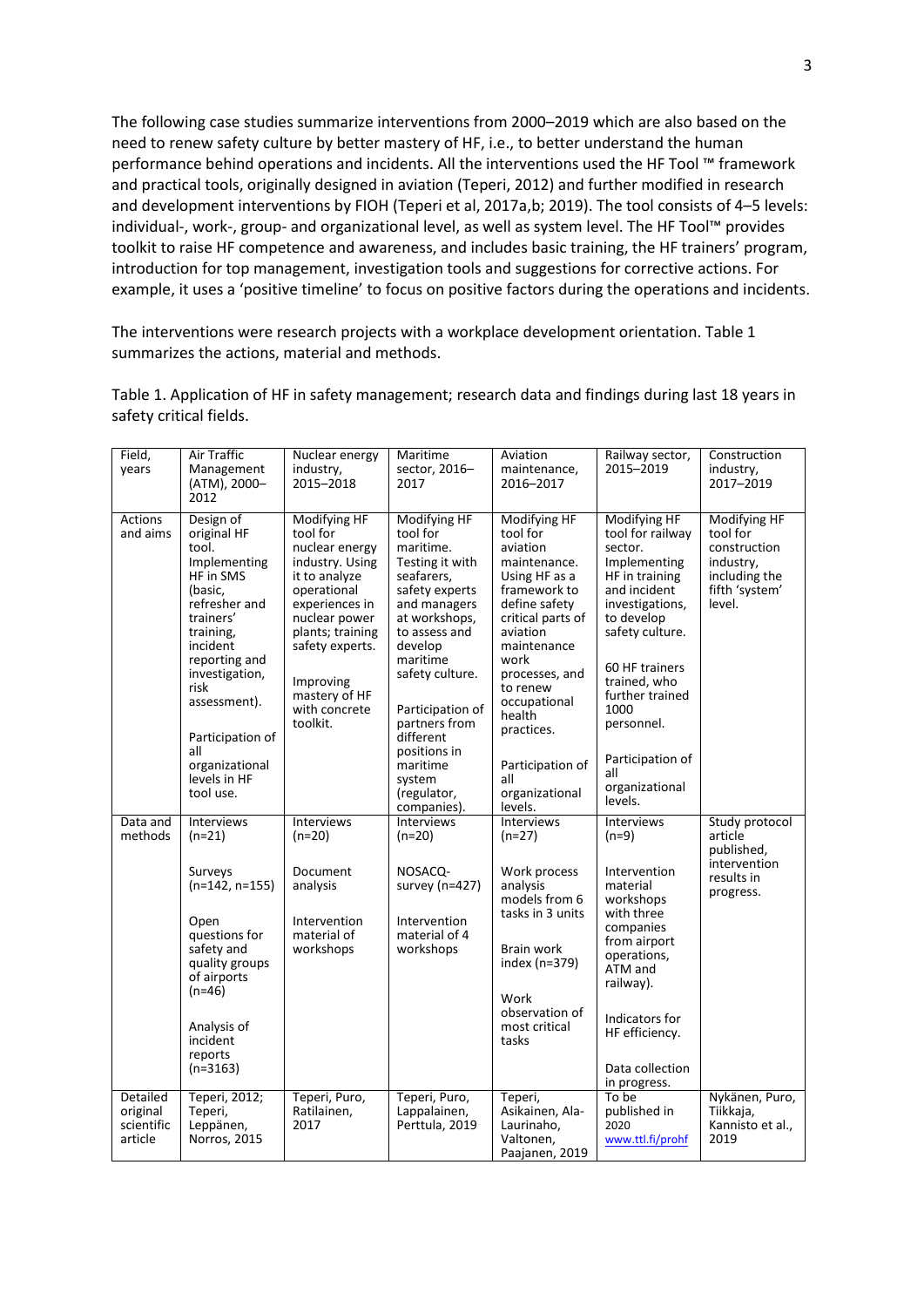#### **Findings**

The main findings of the interventions are summarized as follows. In ATM, although several hindrances were recognized during the ten years of HF implementation, the organization adopted the HF tool in their safety management system (and it is still in use). According to results, it helped units learn and analyse both positive and negative HF-related causal factors of incidents, enabling ATM operators to reflect their work. The benefits of the HF tool were its visuality, user-friendliness and the congruence of its contents with existing HF tools. The lessons learnt revealed the need for continuous training and more active communicating of the corrective actions based on the HF tool use (Teperi et al., 2015).

In nuclear power plants, the study revealed that currently, the reporting and analysis of operative events focuses mainly on technical and risk aspects, and HF is not very concrete. The new HF tool offered a more accurate picture of the analysed events, including the successes, thus offering a path for Safety-II type of safety management. The users found the HF tool clear and easy to use, and useful for investigation, training and self-evaluation, and monitoring safety trends. HF competence and implementation still needs to be concretized in the nuclear sector. (Teperi et al., 2017a).

We found that maritime organizations had no similar kind of HF tool in use. The tool was regarded as an opportunity to involve the operative personnel in reporting and analysing incidents and understanding human performance. Use of the HF tool could help root a positive safety culture in the maritime industry. (Teperi et al., 2017b).

In aviation maintenance, the HF tool offered a holistic framework for co-operation of all organizational levels. By combining with other methods, the safety critical demands and features of the work process from a human point of view were defined, for better mastery in everyday operations and also by occupational health care personnel (Teperi et al., 2018).

In the railway sector, preliminary findings indicate that HF application has supported the renewal of safety culture. After four years of implementation, risk awareness has been complimented with a focus on successes and issues that go well. Incident analysis is seen as more analytic, including human variability with a holistic view. Corrective actions have been more accurate and slow systemic moves have been accepted instead of 'quick fixes'. Workers better understand their own and others' errors, with a deeper view to operative reality. Top management followed the HF programme with interest. Improved quality of communication and openness of discussion were also mentioned.

To sum up, HF applications in safety management have realized Safety-II and new HF view aims. The reported benefits are better understanding of human variability behind operations, and moving the focus from errors and risks to the positive potential of people. A more analytical evaluation and learning of human contribution not only as individual actions, but also at work-, group-, organizational and system levels are recognized, especially at incident investigations. Several organizational levels and system partners are committed to HF actions in safety management activities, supporting open discussions and trust as a key to anticipation. HF thinking and the toolkit have provided an understanding and a reflection on human performance as a part of a system.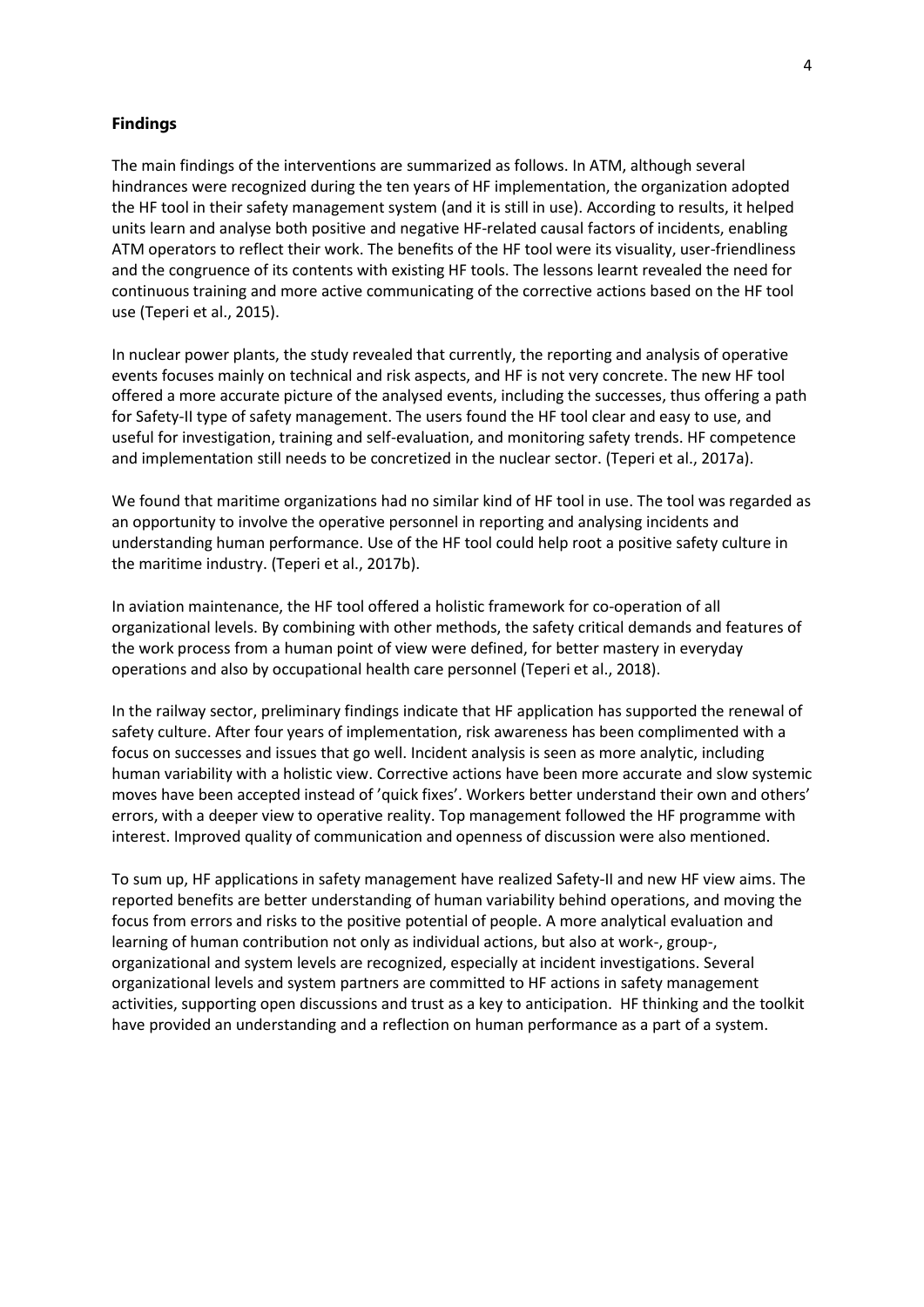#### **Conclusions**

This paper aimed to show how applying a holistic HF perspective as a philosophy and practice in the last 18 years has promoted Safety-II thinking and offered concrete tools to transform it from scientific debate to practice. The HF perspective, in its modern, broad definition, may give further potential to enrich Vision Zero. Whether through Vision Zero's seven golden rules or the Safety-II perspective, we need practical programmes, processes, practices and tools, to realize good targets. Exploration of the efficiency of HF actions are needed, too. Based on our research, at least five aspects are needed for proper implementation of safety improvements: anticipation, a participative approach, a focus on factors that work well (successes), commitment at all organizational levels, and systemic, collaborative orientation. Dedication, motivation and competence are needed as well as tough, long-term work, and coping with tensions at different development phases. These 'tensions' may be utilized to combine HF research and practice with the Safety-II perspective and Vision Zero's international networking potential. The aim is not to have conflicting paradigms and parallel paths, but to compliment and synthesize these.

#### **Acknowledgements**

My heartfelt thanks go to my researcher groups at FIOH, who have helped me further develop HF thinking and the HF toolkit, based on 10 years of work at Finavia in the 2000s. Committed client and partner organizations have enabled further progress. The Finnish Work Environment Fund funds the ProHF project, allowing summarization of earlier research.

#### **References**

Dekker, S. (2017). The field guide to understanding 'human error'. CRC press.

Hollnagel, E. (2018). Safety-I and Safety-II: the past and future of safety management. CRC press.

Nykänen, M., Puro, V., Tiikkaja, M., Kannisto, H., Lantto, E., Simpura, F., ... & Teperi, A. M. (2019). Evaluation of the efficacy of a virtual reality-based safety training and human factors training method: study protocol for a randomised-controlled trial. Injury prevention, injuryprev-2019.

Sherratt, F. (2014). Exploring 'Zero Target' safety programmes in the UK construction industry. Construction Management and Economics, 32 (7-8), 737-748.

Teperi, A. M. (2012). Improving the mastery of human factors in a safety critical ATM organisation.

Teperi, A. M., Leppänen, A., & Norros, L. (2015). Application of new human factors tool in an air traffic management organization. Safety science, 73, 23-33.

Teperi, A. M., Puro, V., & Ratilainen, H. (2017a). Applying a new human factor tool in the nuclear energy industry. Safety Science, 95, 125-139.